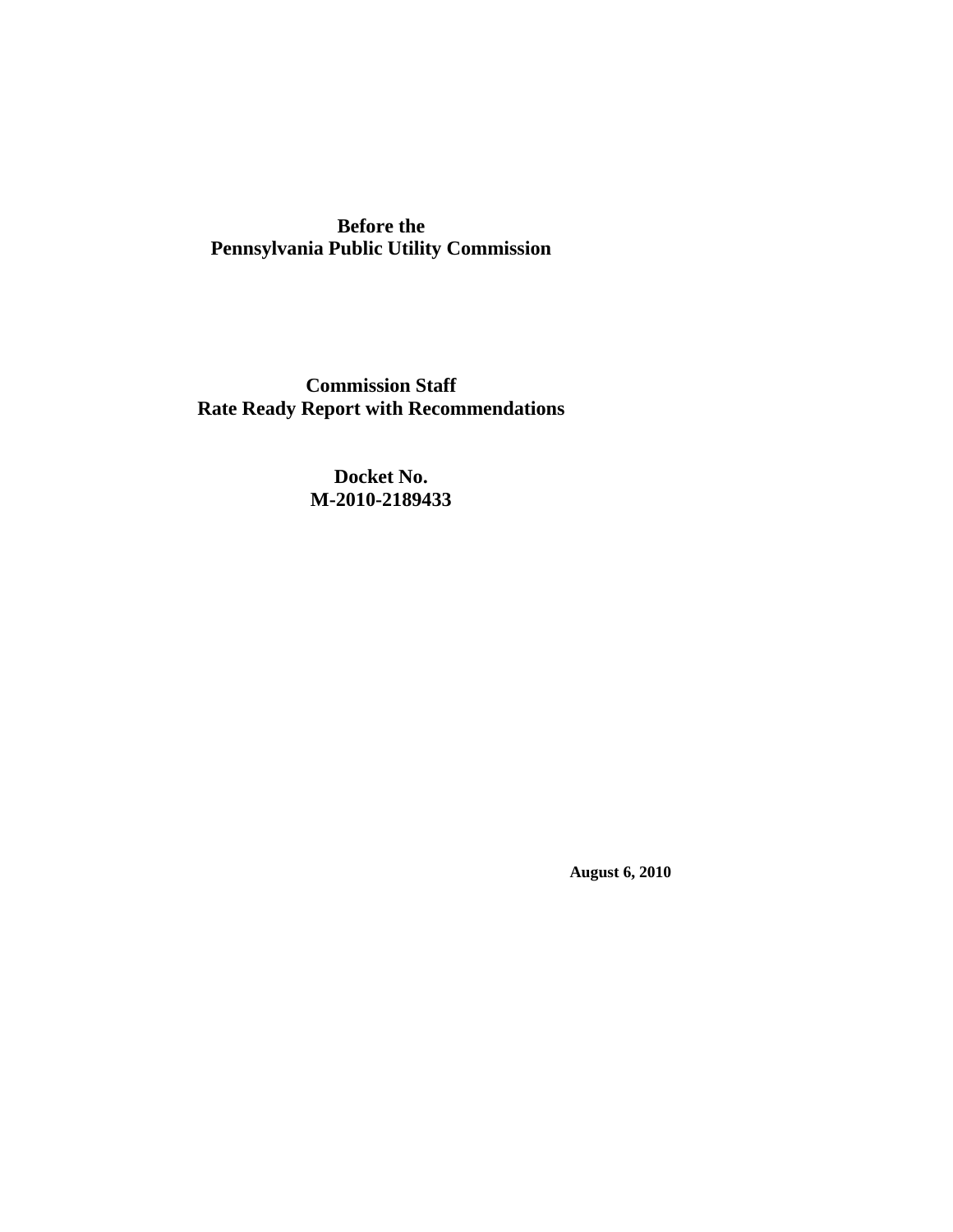# **Introduction**

 In *PPL Electric Utilities Corporation Retail Markets*, Docket No. M-2009-2104271 (Order entered April 19, 2010) (*PPL Order*), the Commission directed the Retail Markets Working Group (RMWG) to discuss whether the consensus plan for a Rate Ready billing platform developed for PPL Electric Utilities Corporation (PPL) by the Commission's Electronic Data Exchange Working Group (EDEWG) could serve as a statewide model for Rate Ready billing platforms. *PPL Order* at 5. The RMWG was specifically directed to "consider: (1) EGS business needs for a uniform approach to Rate Ready billing; and (2) EDC billing system capabilities to respond to this approach."<sup>1</sup> *Id*. The Commission directed the RMWG to submit a report and that "Commission Staff" submit an independent recommendation to the Commission following its receipt and review of the RMWG report." *Id*. at 6. The RMWG Report was filed with the Commission on July 23, 2010 (RMWG Rate Ready Report).

As described in the *PPL Order*,

'Bill Ready' means the company doing the billing receives calculated results from the non-billing party for its charges for printing on a consolidated bill. 'Rate Ready' means the company doing the billing knows the rates of the other party, calculates its charges, and prints these charges on a consolidated bill.

*PPL Order* at *2*, *citing* Electronic Data Exchange Standards for Electric Deregulation in the Commonwealth of Pennsylvania, v. 2.6, p. 13.

 $\overline{\phantom{a}}$  "EGS" refers to electric generation suppliers, the competitive suppliers in Pennsylvania's retail electric market. "EDC" refers to electric distribution company.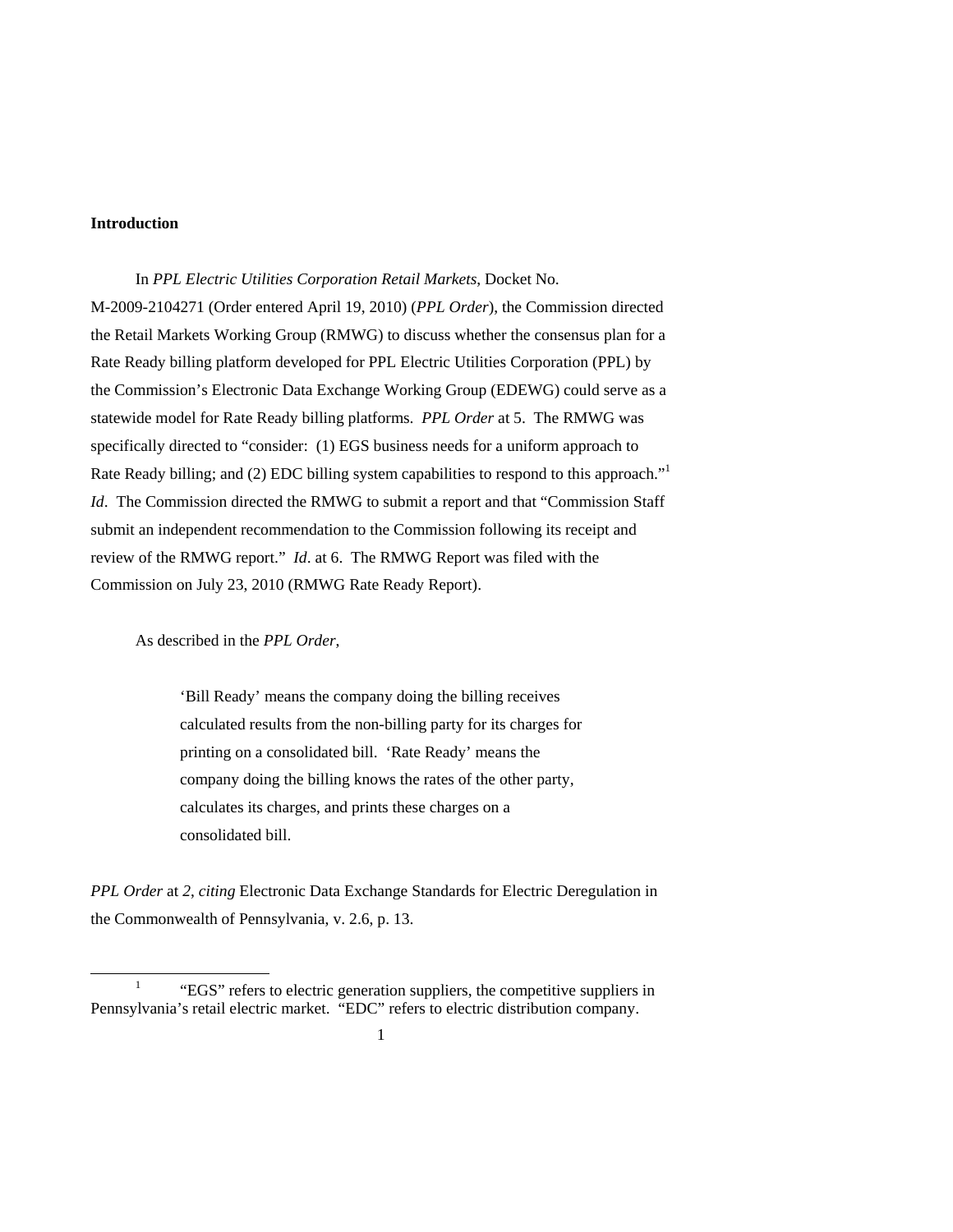To date in Pennsylvania's electric retail market, EDCs are the entities which usually issue consolidated bills. Because of that, Rate Ready billing platforms require substantially more involvement by the EDCs in developing a bill than a Bill Ready platform. A review of the RMWG Rate Ready Report will indicate that cost and effort by EDCs to modify existing Rate Ready platforms or build new Rate Ready platforms were substantial concerns of many members of the RMWG. *See*, *e.g*., RMWG Rate Ready Report at 27-28.

 During the RMWG discussions, Commission Staff (Staff) worked with the various interests represented to achieve as much consensus as possible on the elements involved in Rate Ready platforms. For existing Rate Ready billing platforms, Staff was able to achieve consensus on several different elements. In addition, Commission Staff will recommend that the Commission direct a few modifications to existing platforms even though consensus was not achieved.

 The most difficult question is whether or not EDCs that do not have an existing Rate Ready billing platform should be directed to build one at this point in time. In the case of PPL, the Commission was well advised to direct such a build-out at the time it did because of concerns relating to price mitigation, EGS entry into the market and the need, at that time, to ensure that the ramp-up to a fully functioning competitive market be achieved as fast as possible. That dynamic has changed over the last six months.

 In addition, there is some difficulty in assessing the value of a wholesale build-out of a new Rate Ready platform and the potential need. For the most part, it is a given that the EGSs which will benefit the most from such a platform are new entrants. These are the suppliers that have not had the opportunity to complete their own billing systems or which are simply testing Pennsylvania's markets to determine whether the expense of market entry is justified. In either case, Staff is concerned that this type of supplier was not represented in the RMWG discussion.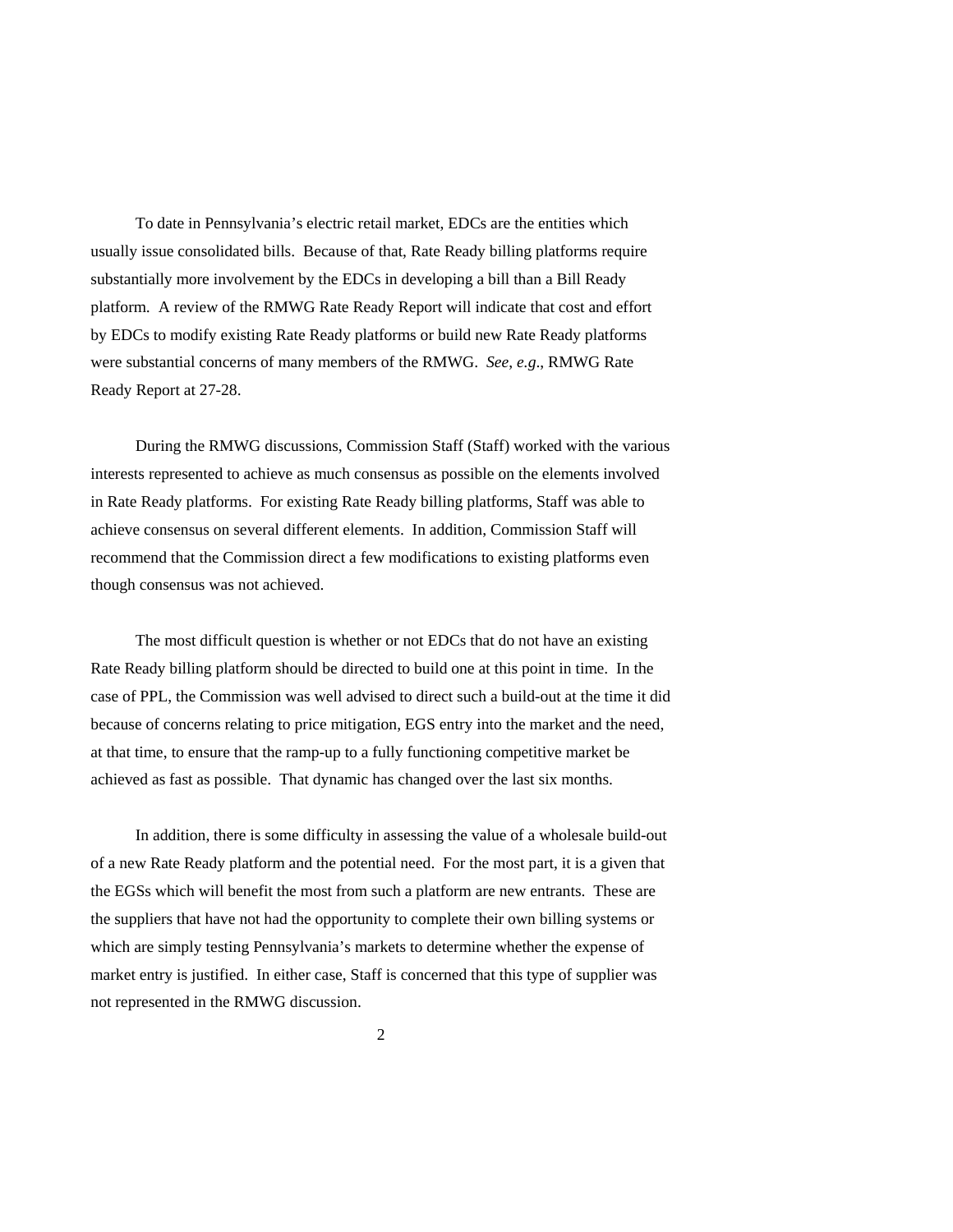The foregoing concern must be matched with the prevailing view concerning Rate Ready billing platforms. Discussions with the Co-Chair (EGS) of the EDEWG have indicated that, in general, Rate Ready billing platforms are viewed as an initial state for EDC/EGS interactions. As Pennsylvania's markets mature and EGSs become more engaged, the most commonly desired end-state is for EGSs to develop Bill Ready platforms. There are a few exceptions, but for the most part, EGSs prefer the control that a Bill Ready interaction provides. This viewpoint underlies much of what Staff will recommend.

### **Uniformity for Existing Rate Ready Platforms**

 The first issue to be addressed is uniformity. Surprisingly, the EGSs did not voice concern that Rate Ready platforms should be uniform among EDCs. The EGSs were more concerned that EDCs provide fast turn-around times for rate changes and simplicity of access, regardless of how access is designed. Staff's perception is that the EGSs were equally comfortable with web-based access, manual email communication and EDI transactions so long as the access was readily available, easy to navigate and resulted in prompt and correct EDC action.

 In Staff's view, certain elements can be made uniform, or at least similar, across existing Rate Ready platforms. To the extent that can be accomplished without substantial expense, we will recommend adoption of those elements. However, consistent with the RMWG Report, Staff will not recommend a uniform Rate Ready platform on a statewide basis based upon the EDEWG consensus for PPL. To a large extent, Staff agrees with the observation made in the RMWG Report which states that the EDEWG consensus model for PPL was designed with PPL's specific billing systems in mind.

 It has been suggested, and Staff has no reason to doubt, that adoption of the PPL consensus platform on a statewide basis would require substantial expense and effort to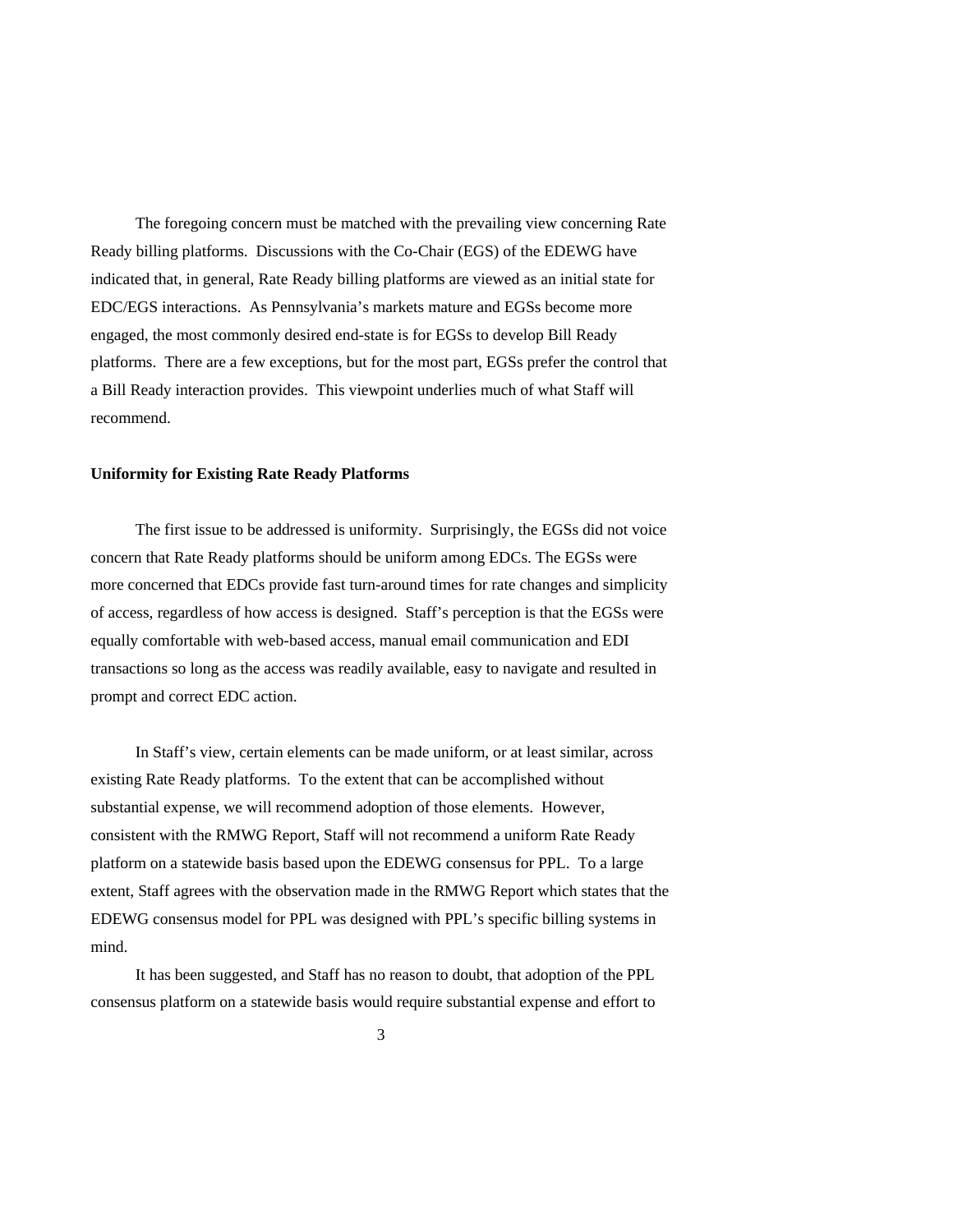modify not only the existing Rate Ready platforms, but also the underlying billing systems. We are mindful that such a requirement would be made just as the EDCs are ramping up for the impact of January 1, 2011, when rate caps are removed. Staff believes that EDC efforts must be focused on improving existing systems and EGS interactions to ensure a smooth transition to the more vibrant markets that we expect. The requirement of a uniform, statewide Rate Ready platform at this time will interfere with those efforts without producing a concomitant benefit to the customers, the market or the EGSs. For those reasons, Staff recommends against requiring a uniform, statewide Rate Ready platform.

#### **Rate Code vs. Price Driven Model Requirements**

Staff agrees with the prevailing viewpoint from the RMWG that a rate code model is the best model for existing Rate Ready platforms. That is the current model used by existing Rate Ready platforms. The cost and effort attendant upon a direction to shift to a price driven model is simply not worth any benefit that would be achieved. In addition, Staff is cognizant that such a direction would come at a time when existing systems must be improved to meet the increased demands that are anticipated to coincide with January 1, 2011, and the months leading up to that date.

### **Design Requirements for Rate Code Driven Model**

 The RMWG failed to reach consensus on the inclusion of a "percent of default service" component in all rate ready platforms statewide. Specifically, Duquesne submitted that it would require an overhaul of its current supplier billing system at a cost of up to \$300,000. Multiple EGSs expressed their interest in this rate component being made available as part of a statewide standard. Staff recognizes that this rate component may be widely utilized by EGSs and, therefore, it may be in the interest of the competitive market-place to include it as part of any uniform statewide standard.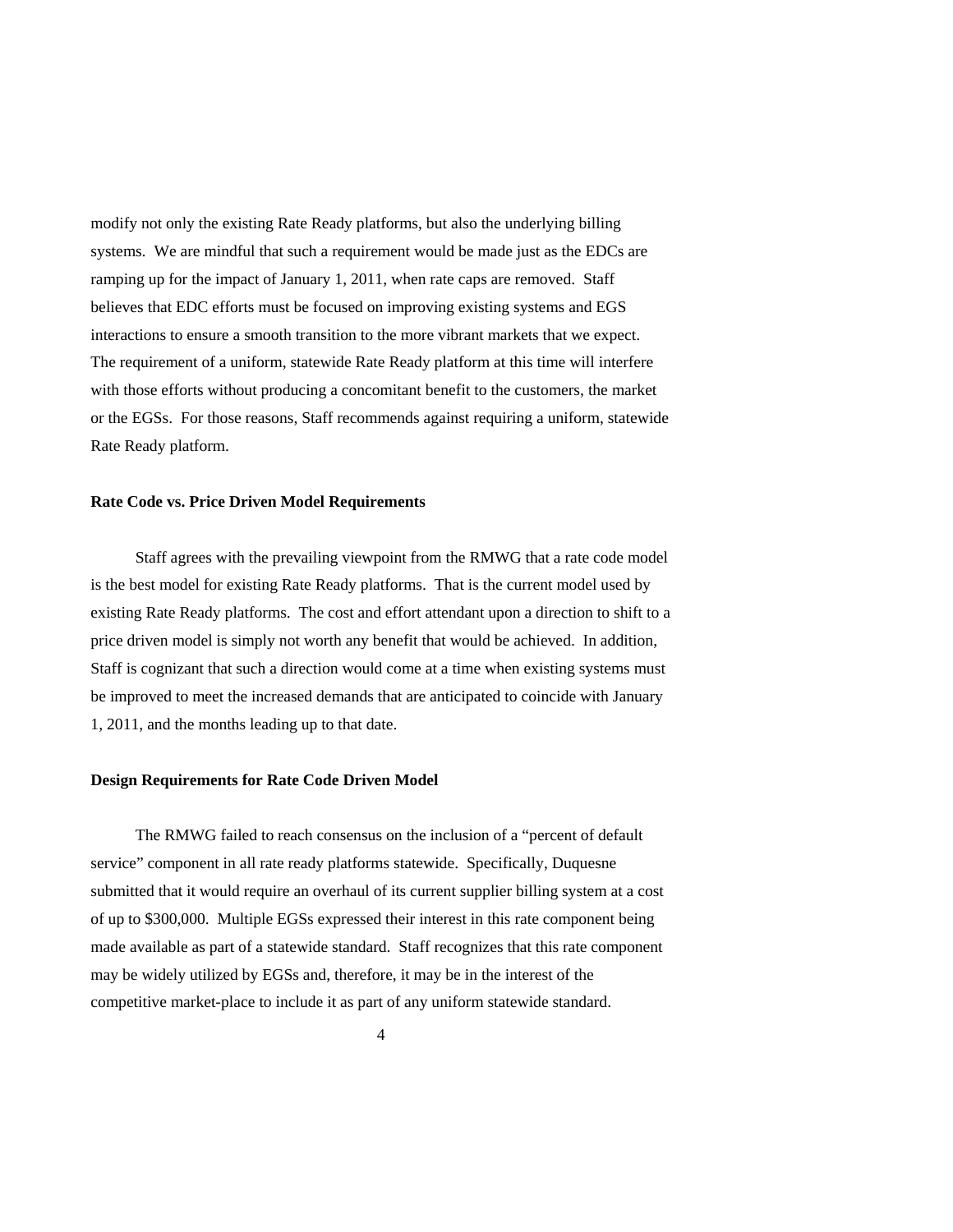While inclusion of a percent of default service rate component does seem like a reasonable request, Staff is concerned with the cost effectiveness of requiring Duquesne to alter its billing system to allow this option. The significant costs put forth by Duquesne may be prohibitive for a rate component which will merely automate a calculation that could be made relatively easily by an EGS. Staff feels that such a significant cost to change the system may be an unnecessary subsidization by the EDC of a potentially simple internal EGS procedure. Duquesne's upcoming default service program institutes a flat rate for all residential customers, an annual rate for small commercial & industrial (C&I) customers, and a semi-annual rate for medium C&I customers. This program structure increases the simplicity of calculating a percent of default service rate by an EGS.

 Staff suggests that at this time, it may be inappropriate to order Duquesne to update its billing system to allow inclusion of a percent of default service rate component. Before Duquesne is ordered to include such a component, there should be some analysis of the rate of utilization of the percent of default service rate component in PPL and other EDC service territories. If it is found that this component is widely utilized, it may be prudent for the Commission to order its adoption in Duquesne's Rate Ready platform at that time.

 The RMWG was unable to reach a consensus on the rate components that should be made available on EDC Rate Ready platforms. The RMWG was able to agree upon certain minimum requirements, but there was disagreement over the inclusion of more complicated components such as blocked rates, variable rates, time-of-use rates and realtime-pricing rates. Some EDCs, including PECO and Duquesne, suggested that the rate components would require significant changes to their IT systems. Some EGSs, specifically Direct Energy, contended that dynamic rates should be made available on EDC Rate Ready platforms.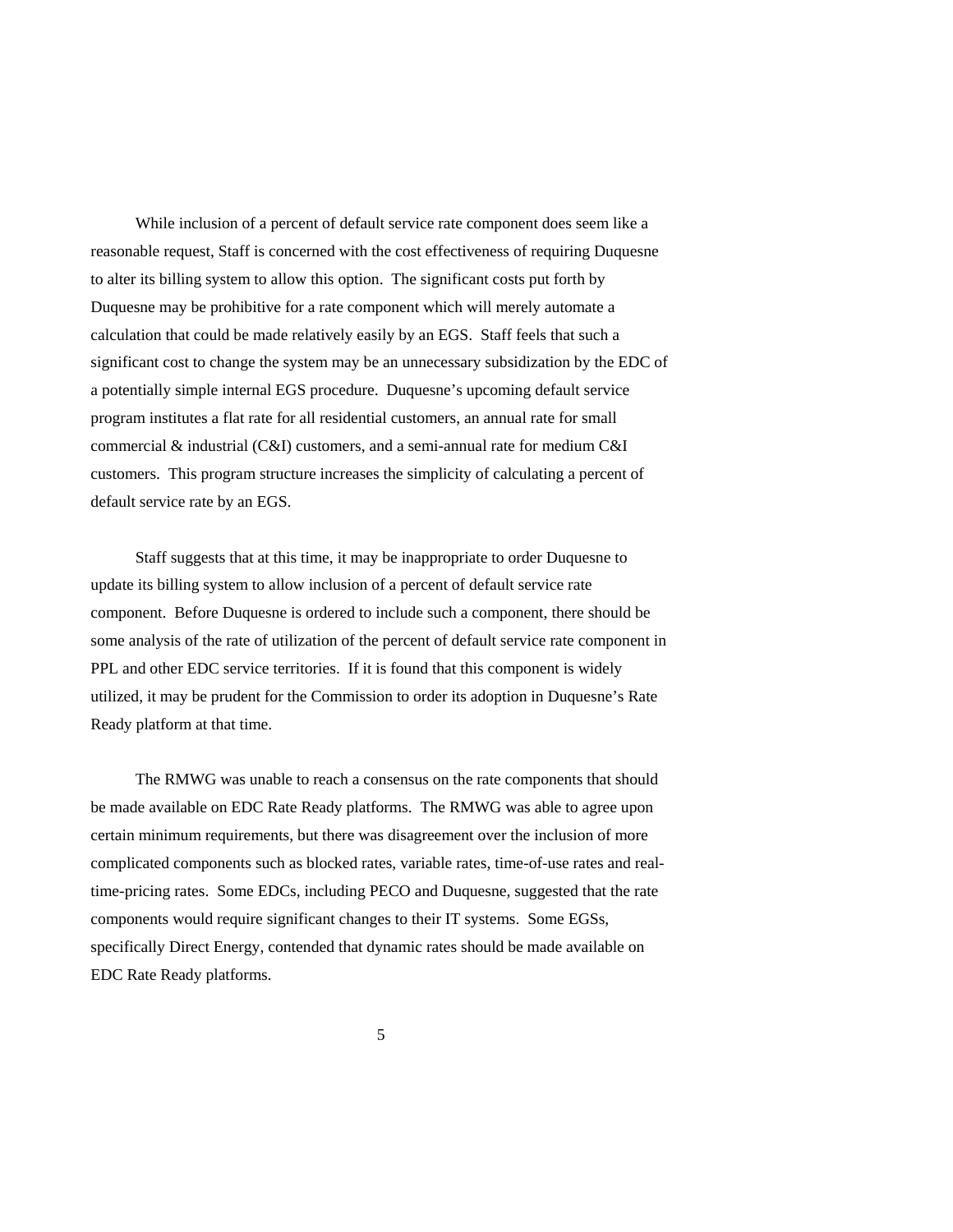Staff recommends that existing Rate Ready platforms should be capable of managing simple fixed rate structures. The minimum elements directed should include:

- Usage (kWh) charge only (no proration)
- Demand (kW) charge only (no proration)
- Flat fixed monthly charge (no proration)
- Any combination of Usage, Demand and Flat fixed monthly charge
- Percentage of default service rate (except in Duquesne's service territory). Note: Must be a flat POLR rate; percentage could be either a premium or discount to the POLR rate
- Flat fixed monthly charge, plus percentage of default service rate (except in Duquesne's service territory). Note: Must be a flat POLR rate.

 EGSs wishing to offer more complex, dynamic rates should be able to do so through either dual billing or Bill Ready billing where available. It seems reasonable to expect that EGSs wishing to offer sophisticated products like variable rates should have the back office capability to make the necessary calculations and submit them either through a Bill Ready platform or dual billing. To the extent that existing EDC Rate Ready platforms already provide for dynamic rate components, these components should remain available. However, Staff does not recommend that EDCs not currently allowing these components should be directed to include them in their existing Rate Ready platforms.

 A sub-issue arose during the RMWG's discussion of this issue. Apparently, Duquesne's system is simply not capable of offering 5 decimal point precision. Duquesne's existing technology provides for 5 characters and up to 4 decimal points.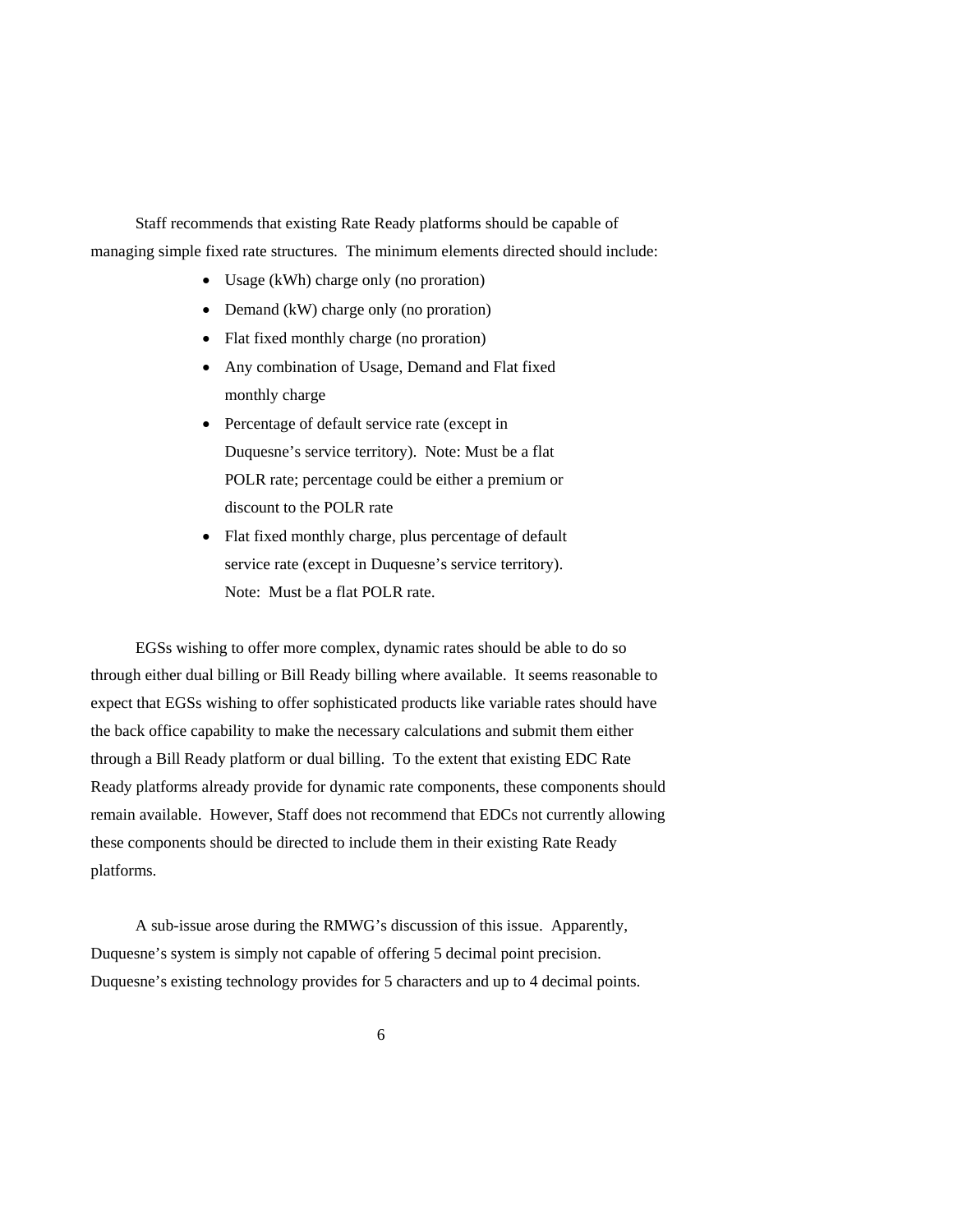Duquesne asserted that modification of its system would cost approximately \$30,000.00. Staff notes that there was no EGS discussion of this item. On that basis, subject to comment, Staff does not recommend directing Duquesne to implement the modification; we simply have no basis to support such a directive at this point in time.

#### **Enrolling Accounts on Rate Ready Billing**

 Staff supports the consensus reached by the RMWG on the issue of enrolling accounts. Rate Ready enrollment transactions and change transactions should be made using the existing EDI 814 transaction; existing switching rules should apply; EDCs may reject enrollments for non-established rate codes; and, tax exemption information should be provided by EGSs on 814 transactions for EDC calculation of EGS sales tax charges. Staff also supports the RMWG recommendation that setting a uniform effective date for change transactions should be the subject of further discussion. Staff recommends that this issue be referred to the EDEWG for resolution.

#### **Creating New EGS Rates**

 Staff has already stated that uniformity in Rate Ready platforms is not necessary for EGS operations in the Commonwealth. This is consistent with the prevailing view of the RMWG which holds that different modes of access are acceptable provided that EDCs act on a timely basis to establish new rates. Staff does not recommend any direction which would establish statewide uniformity of process. However, Staff has substantial concerns relating to the timeliness of EDC response.

Discussions within the RMWG disclosed substantial concern with the turnaround  $\rightarrow$ time for the creation of new rate codes by First Energy. First Energy states that it will take approximately 30 days to program 15 or fewer new rate codes and approximately 90 days to program 15 or more new rate codes. These timelines are substantially longer than 1.5 lines

**Formatted:** Space After: 0 pt, Line spacing: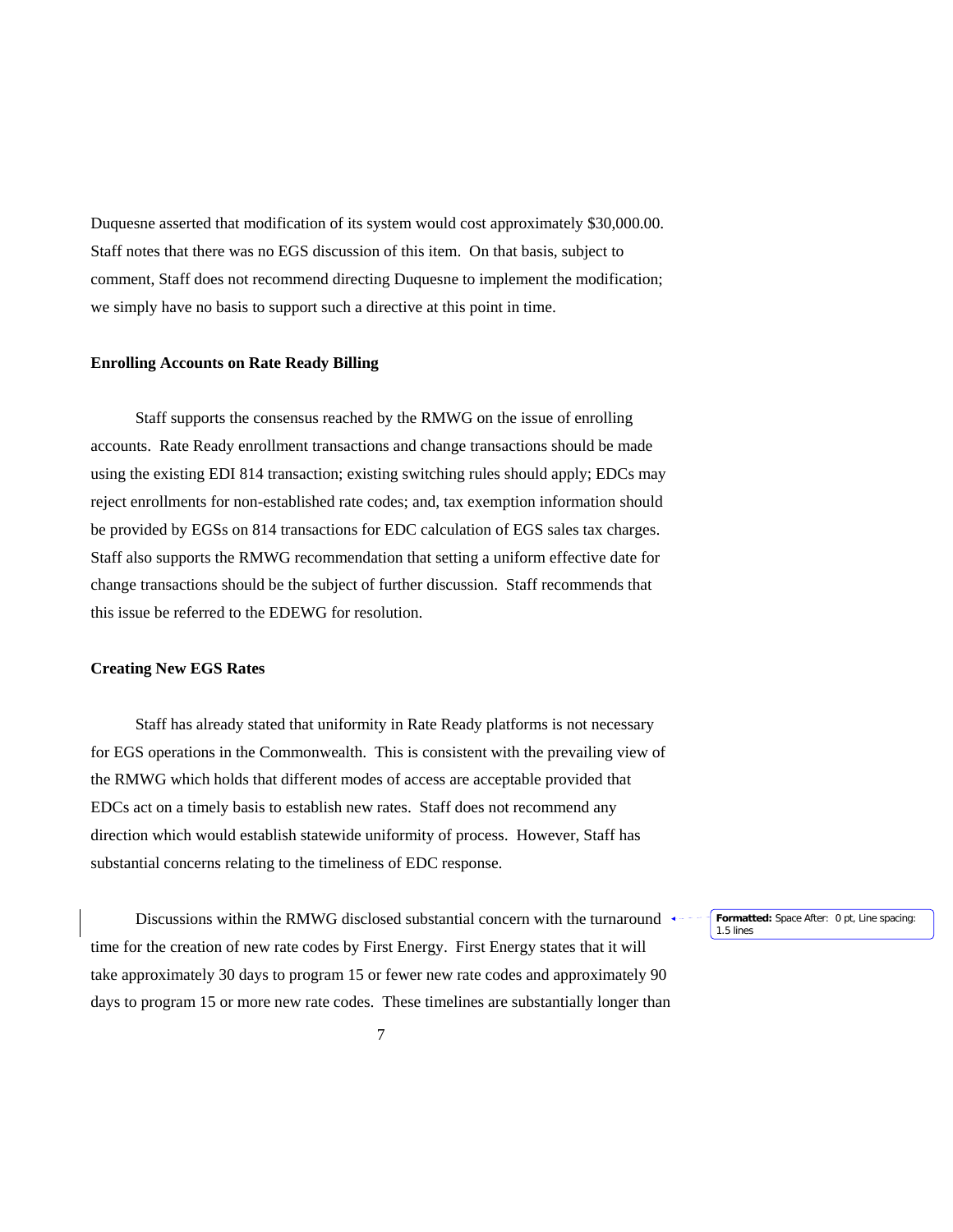the timelines presented by other EDCs in the RMWG Rate Ready Report. For example, Duquesne commits to a turnaround time of five days for the creation of up to 100 rate codes while PPL commits to a maximum turnaround time of 14 days.

 Staff sees value in decreasing the turnaround time for the creation of new rate codes by First Energy. As summarized by the RMWG Report, reasonable requirements for responsiveness between EDCs and EGSs are an important factor in facilitating effective EGS operations. Staff believes that the current timeline for First Energy is unreasonable. Consequently, Staff recommends that the Commission direct First Energy to implement processes supporting a 14 calendar day maximum rate code creation turnaround time. This turnaround period is consistent with the EDEWG consensus report.

 Staff is cognizant that this directive may impose incremental costs to First Energy. However, Staff believes that fostering long-term, robust EGS participation in the First Energy service territories outweighs any potential short-term incremental costs that this directive may create. Staff also recommends that First Energy be directed to file a project estimate and timeline.

# **Changing EGS Rate Codes on Accounts**

Staff recommends that the Commission direct implementation of the RMWG consensus position regarding changing EGS rate codes on accounts. As we stated above, uniformity for process among all systems is not required. However, the timelines can be uniform. The RMWG consensus position was that EDCs should process rate code changes within 14 days. The number of rate code changes per day can be limited, depending on the EDC's IT capabilities. The RMWG suggested that a reasonable limitation could be 3,000. It was also agreed that the last change processed for an account will be the effective rate code.

**Formatted:** Space After: 0 pt, Line spacing: 1.5 lines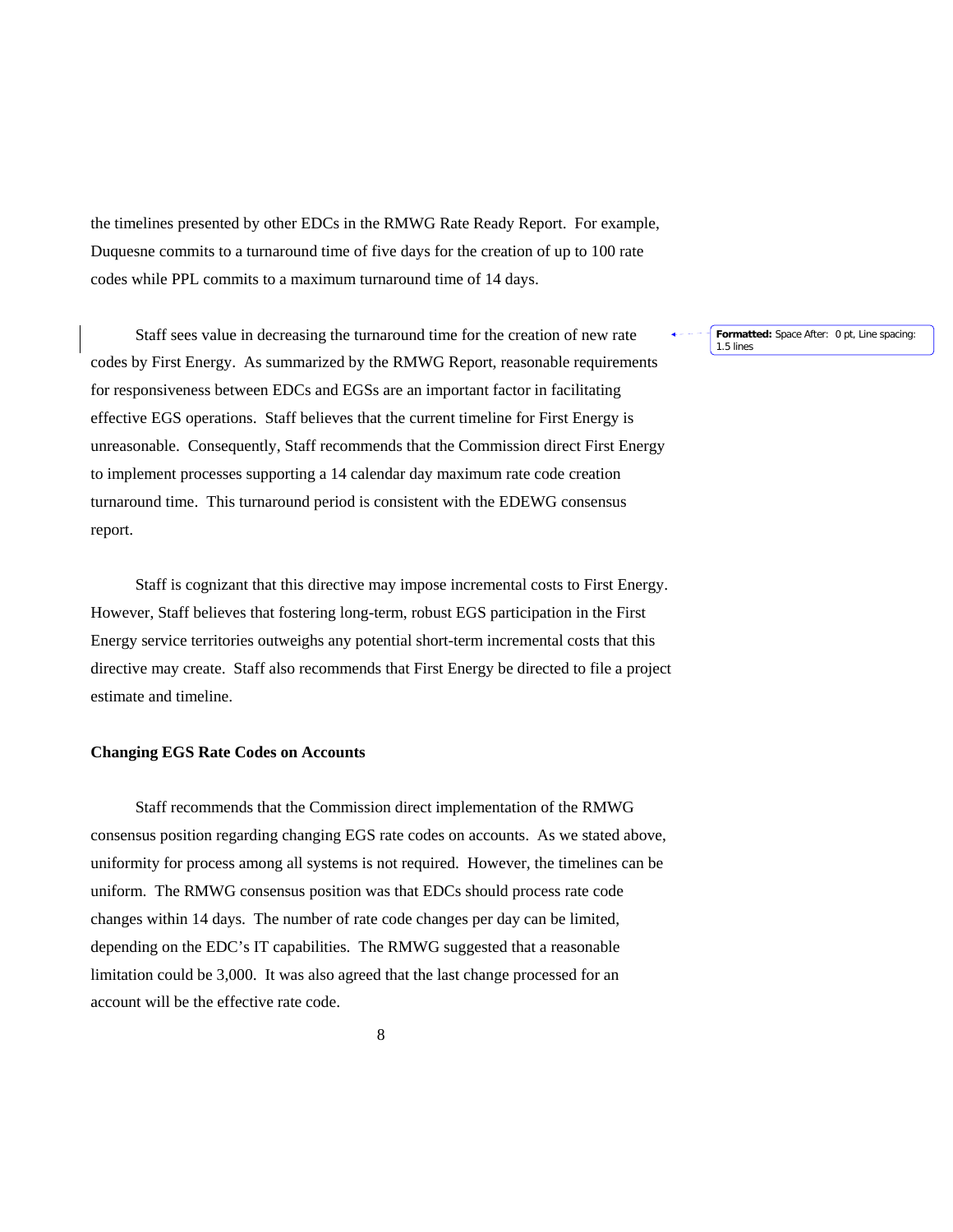### **Changing Prices Associated with Existing EGS Rate Codes**

 As with the other rate code issues, Staff agrees that uniformity of process is not necessary, with the caveat that response times by EDCs must be reasonable. Unfortunately, the RMWG discussion did not provide sufficient information which would enable Staff to recommend specific response times for price changes. Because the EDEWG consensus model was developed with a focus on PPL's systems, Staff recommends that this issue be returned to the EDEWG for development of uniform response times across all existing Rate Ready platforms.

### **Billing and Associated EDI Impacts**

 The RMWG Report states that consensus was not reached on the issue of billing and associated EDI impacts. However, a close reading of the RMWG Report indicates that there was general agreement on this issue for existing Rate Ready platforms. For existing platforms, it was agreed that EDCs shall calculate EGS customers' charges based on the pricing components set in the customers' corresponding rate codes; that EGS charges shall be calculated using the identical criteria that is used for EDC charges; and, that the EDI 810 transaction shall be used to communicate price, quantity, unit of measure, and total amount for each pricing component used to calculate an EGS customer account bill. Staff recommends that the Commission direct implementation of the foregoing elements for existing Rate Ready platforms.

# **Cancel-Rebill Process**

 The Cancel-Rebill process element is the process used to remove or alter incorrect data or charges on the customer's bill. Staff's perception is that for existing Rate Ready platforms, there appears to be agreement with the EDEWG consensus report. That report provided that an EDC will submit an EDI 867 monthly usage cancel transaction and an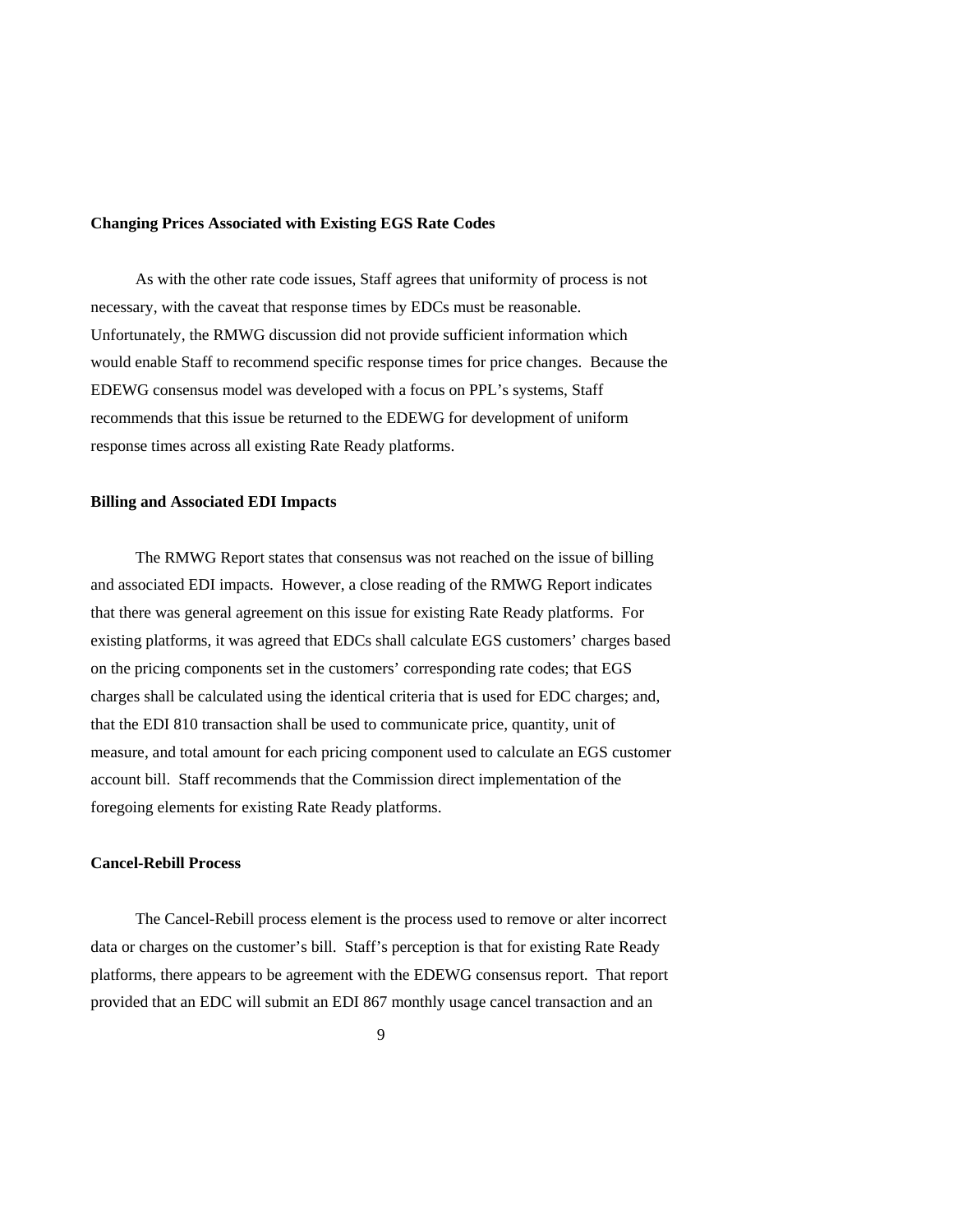EDI 810 cancellation transaction to the EGS indicating the cancelled usage and charges, respectively. The corresponding rebill will require the EDC to submit an EDI 867 usage transaction and an EDI 810 rebill transaction to the EGS indicating the usage and rebilled charges, respectively. If prior billing periods are involved, the EDC will use the EGS billing parameters associated with that period. Staff recommends that the Commission direct implementation of the EDEWG model for the Cancel-Rebill Process for existing Rate Ready platforms.

## **Bill Print**

 There was no consensus on the bill print design for EDCs providing rate ready billing; specifically the placement of a supplier rate-code designation on an EDC consolidated bill. Residential/small business billing requirements that apply to both EDCs and EGSs are found primarily in 52 Pa. Code §54.4 (Bill format for residential and small business customers). There are also billing requirements at 52 Pa. Code §56.15 (Billing Information) and 52 Pa. Code §69.251 (Plain language-statement of policy). While §54.4 requires that "Generation charges shall be presented in a standard pricing unit for electricity in actual dollars or cents per kWh..." ( $\S 54.4(b)(3)(A)$ ), there is no requirement in this regulation that the "rate code" and/or "text name associated with that rate code" be printed on the bill.

 Section 54.4(b)(5) states that the "The requirements of §56.15 shall be incorporated in customer bills *to the extent that they apply*." (Emphasis added). Section 56.15(13) does require that a bill have "A designation of the applicable rate schedule as denoted in the officially filed tariff of the utility." However, since suppliers do not file tariffs and technically do not have "rate schedules" in the manner that regulated utilities have, Staff does not believe that the § 56.15(13) requirement applies to supplier charges on a bill. In addition, the "plain language guidelines" at §69.251 have no requirement of a "rate class" or "rate code" designation.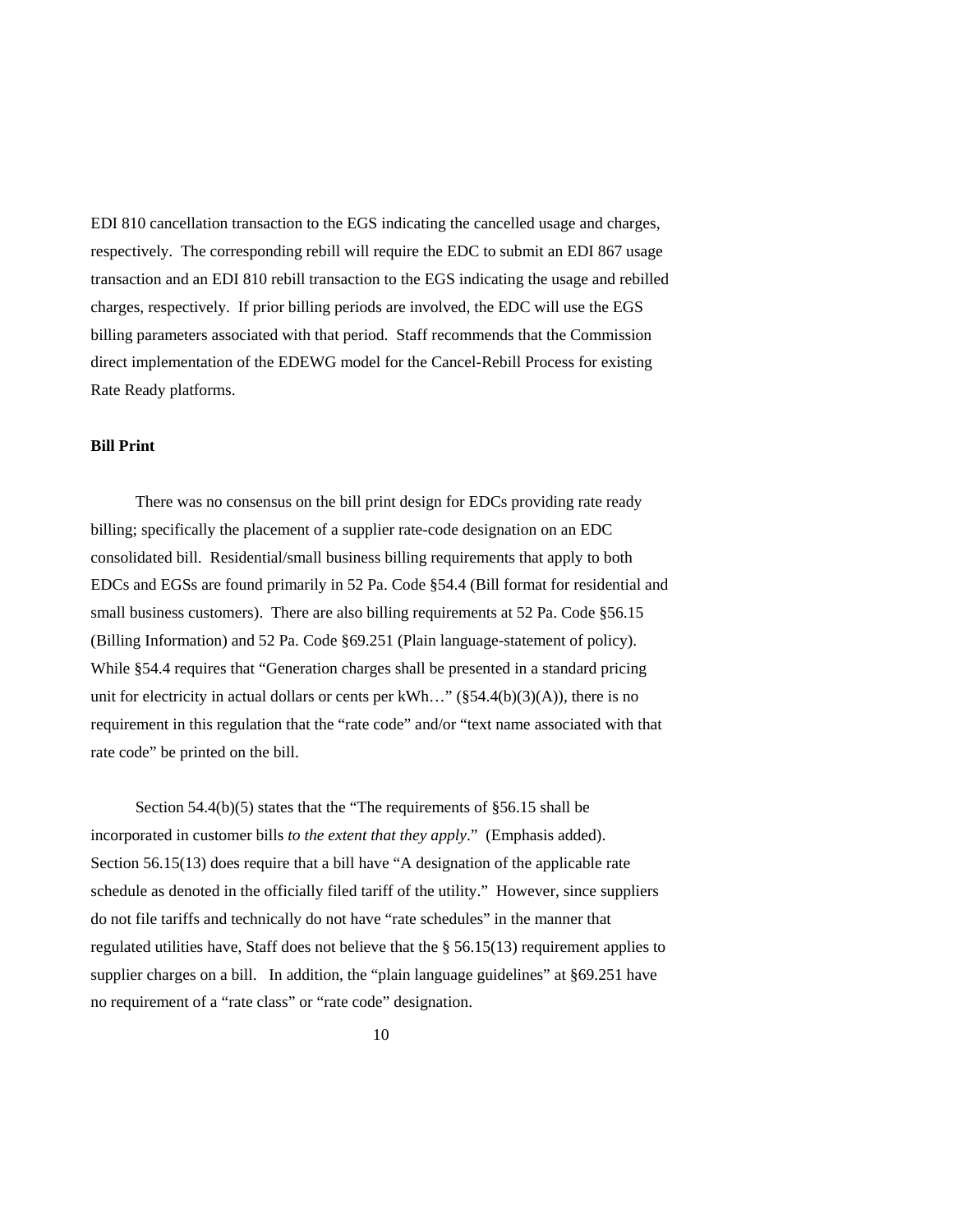Staff believes that providing the customer with the charge per standard pricing unit in actual dollars or cents per kWh is the critical piece of pricing information that customers need to make sure they are being billed correctly, and this is already required by regulation. Given the cost and the technical issues identified by the EDCs, the lack of a regulatory requirement, and that the price per kWh is on the bill, Staff recommends that the "rate code" and/or the "text name associated with that rate code" should not be a required element on a EDC consolidated bill and therefore should not be a required part of a rate-ready billing system. Further, Staff does not recommend directing a statewide, uniform billing format at this point in time, so long as the bills comply with the Commission's regulatory requirements.

### **Taxes**

 The RMWG was unable to reach a consensus on the issue of taxes. However, the discussion surrounding this issue leads Staff to recommend uniform treatment among existing Rate Ready platforms. Specifically, Staff recommends that the EDEWG report on this issue be adopted for existing Rate Ready platforms. The EGS will be responsible for holding tax exemption certificates for its charges. The EDC will calculate and bill the taxes owed based on the last tax exemption percentage submitted by the EGS on an 814 enrollment/change transaction. Any change to an existing tax exemption percentage will be performed on an 814 transaction. Changes to an account's tax exemption percentage will be effective for the entire billing cycle during which the change request is received. The last request received will be effective for the entire billing cycle. EDCs will specify which taxes they are responsible for calculating in their Supplier Agreements.

### **Proration**

 The issue of proration arises when an EGS seeks a rate adjustment within a billing period rather than an adjustment of rates which would take effect at the start of a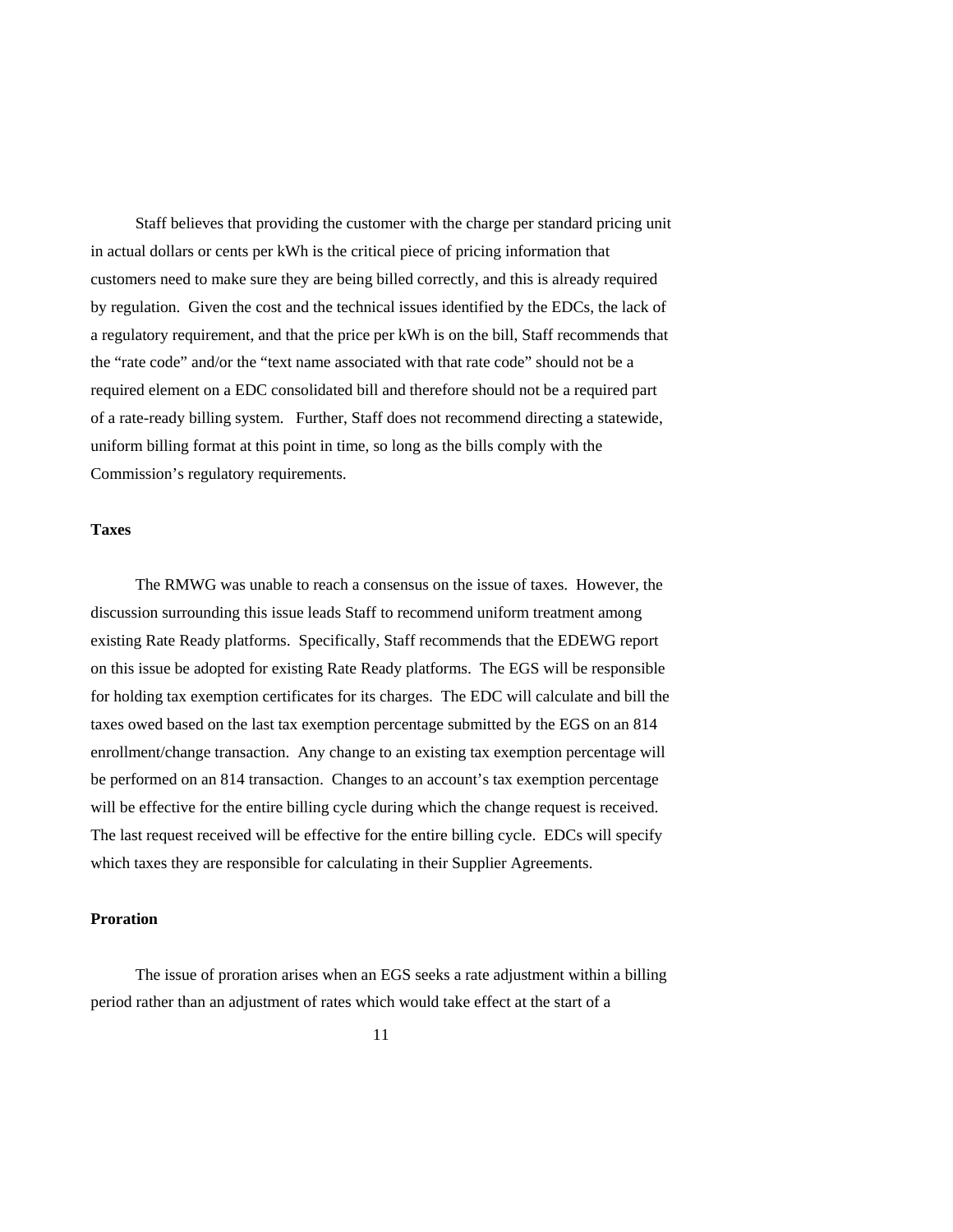subsequent billing period. The RMWG reached consensus on this issue and decided that EDCs should not be directed to prorate charges within a billing cycle. Staff agrees that EDCs should not have that responsibility. EGSs are in control of when rate changes are made and should be able to adjust their operations to coordinate with billing cycles.

# **Budget Billing**

 The RMWG concluded that EDCs using rate ready platforms should calculate the budget billing amounts for both EDC and EGS charges. The EDCs will also calculate the true-ups of the budgeted amounts throughout the year. EGSs serving residential customers are expected to comply with any applicable Chapter 56 requirements and at the time of licensing submit an affidavit attesting to such. This is in keeping with the 66 Pa. C.S. §2807(d) requirement that "Customer services shall, at a minimum, be maintained at the same level of quality under retail competition" and the 66 Pa. C.S. § 2809(e) requirement "…assuring that 52 Pa. Code Ch. 56 (relating to standards and billing practices for residential utility service) are maintained." The Commission has a well-established expectation that EDCs and EGSs make budget billing, as required of all electric and natural gas utilities per 52 Pa. Code § 56.12(7), available for all of their residential customers.

 On June 18, 1998 the Commission issued an order, *Chapter 28 Electric Generation Customer Choice and Competition Act; Budget Billing Obligations of Electric Generation Suppliers* (M-00960890, F.0011), that noted that "…the Commission has repeatedly indicated its intention to apply the requirements of Chapter 56 to EGSs" and that EGSs "…who provide billing services must comply with Chapter 56, which specifically requires billing entities to offer budget billing..." At the same time, the Commission offered temporary exemptions from this obligation for any supplier that could demonstrate that they would experience an "unreasonable hardship as a result of complying with the budget billing requirement." Currently, two licensed suppliers have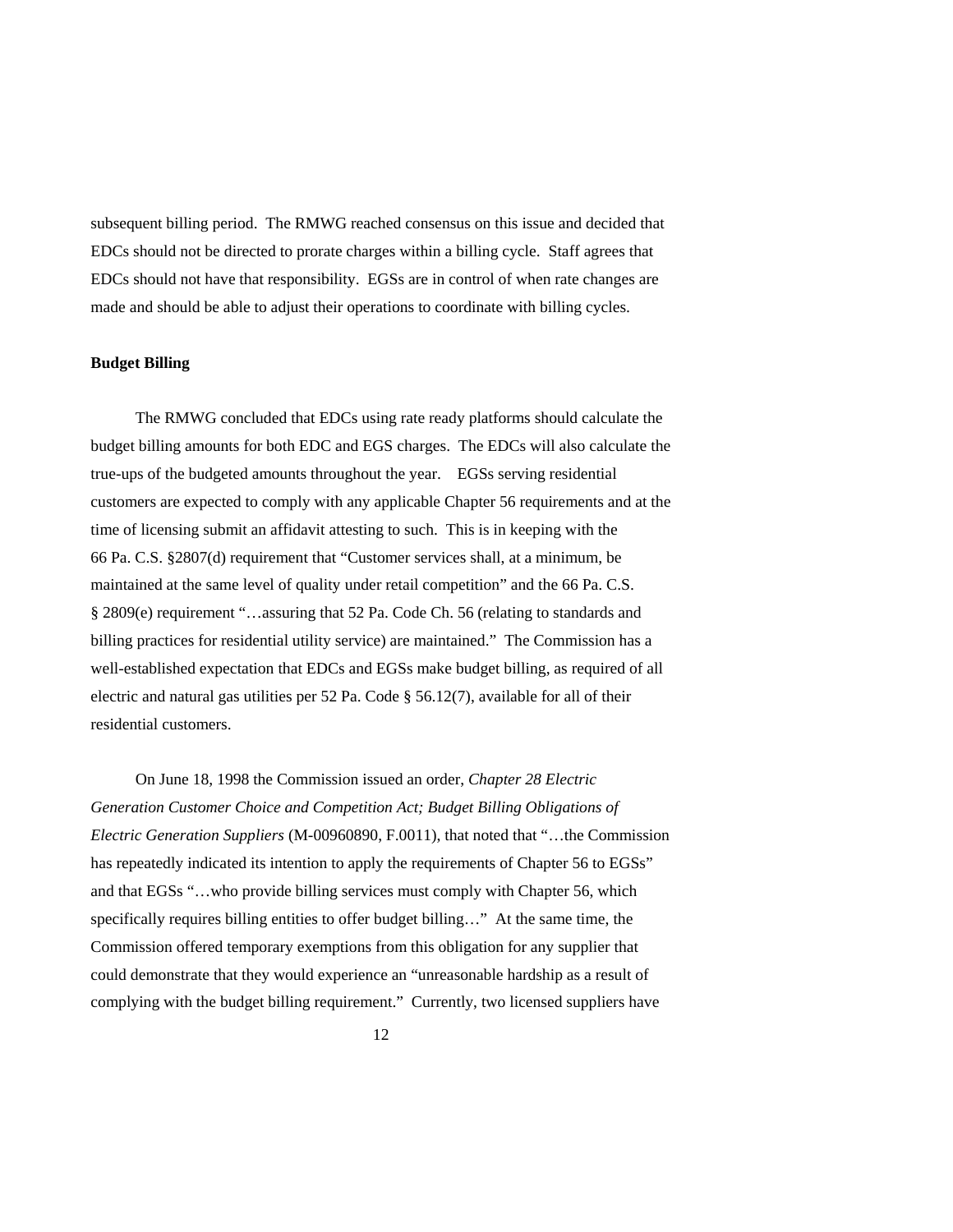temporary exemptions (see *Energy Plus Holdings*, P-2010-2158189 and *BlueStar Energy Services*, P-2010-2164782, both granted May 6, 2010).

 In addition to the above, in PPL's Purchase of Receivables Order (*Petition of PPL Utilities Corporation Requesting Approval of a Voluntary Purchase of Receivables Program and Merchant Function Charge*, P-2009-2129502, November 19, 2009), the Commission directed that "EGS customers on consolidated EDC billing will be able to select budget billing. PPL will pay EGSs based on actual billed supplier charges less the POR discount (versus budget amounts), and suppliers will not be impacted in any way by the budget billing program." And while this order is specific to PPL, it is not unreasonable to assume that future POR programs for other EDCs may well include similar requirements.

 Given this history of the Commission placing budget billing requirements on both EGSs and EDCs, Staff recommends that EDCs using Rate Ready platforms should be able to calculate the budget billing amounts for both EDC and EGS charges and that the EDC will also calculate the true-ups of the budgeted amounts throughout the year.

## **Build-out of Rate Ready Platform/Cost Benefit Analysis**

 The RMWG Report included a discussion of the need for a cost benefit analysis before a direction to move to a uniform, statewide Rate Ready platform is given. Throughout this Staff Report, we have stated that when possible, direction should be given to adopt as many uniform elements as possible, but that statewide uniformity was unnecessary. Staff does not believe that the recommended directions set forth above require any cost benefit analysis prior to implementation.

 However, one EDC does not currently have an operating Rate Ready platform. For every issue raised in the RMWG discussions, PECO has variously stated that its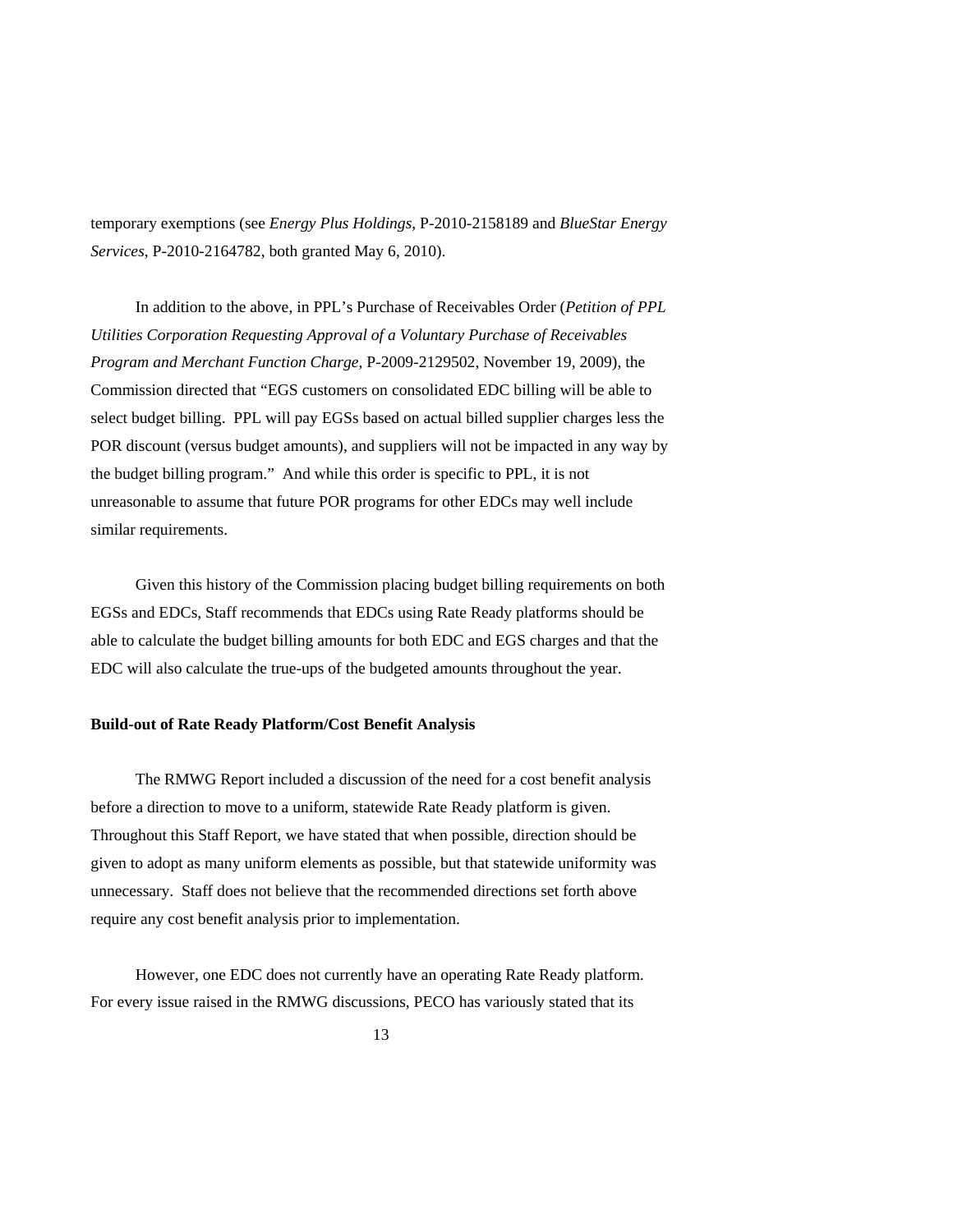existing billing system would have to be revised, that the effort to accommodate a change would be time consuming and that such a task would be extremely expensive. While Staff is not convinced that a Rate Ready platform is unnecessary in PECO's service territory, we have several concerns about directing PECO to accomplish a full build-out at this time.

 Staff's over-riding concern is that PECO is now ramping up its existing systems to manage what is expected to be a greatly increased demand from EGSs as PECO's rate caps expire at the end of the year. A direction to build-out a Rate Ready platform at this point in time would greatly interfere with PECO's IT efforts on existing systems and could jeopardize the roll-out of the fully competitive market for Bill Ready capable EGSs. Staff also notes that the tremendous success in PPL's service territory was accomplished with a Bill Ready platform. Even that success presented overwhelming challenges to PPL's systems and its IT capabilities. It is fortunate that the direction to PPL to build-out its Rate Ready platform occurred well after PPL's competitive market was launched.

 Staff recommends that the Commission continue to observe existing Rate Ready platforms, including PPL's platform once it begins operations. Based upon those observations, the Commission may then make a determination as to whether PECO should be directed to build-out its own Rate Ready platform and, if so, the extent to which a PECO Rate Ready platform should conform to PPL's. The time taken to observe the operation of PPL's platform will also permit PECO to move into the first quarter of its operations without rate caps and work with EGSs and PECO's existing systems without simultaneously developing a Rate Ready platform. This recommendation also provides for an analysis which, while not precisely a cost benefit analysis, will provide the Commission with a solid basis to determine whether a Rate Ready platform is needed for PECO's service territory.